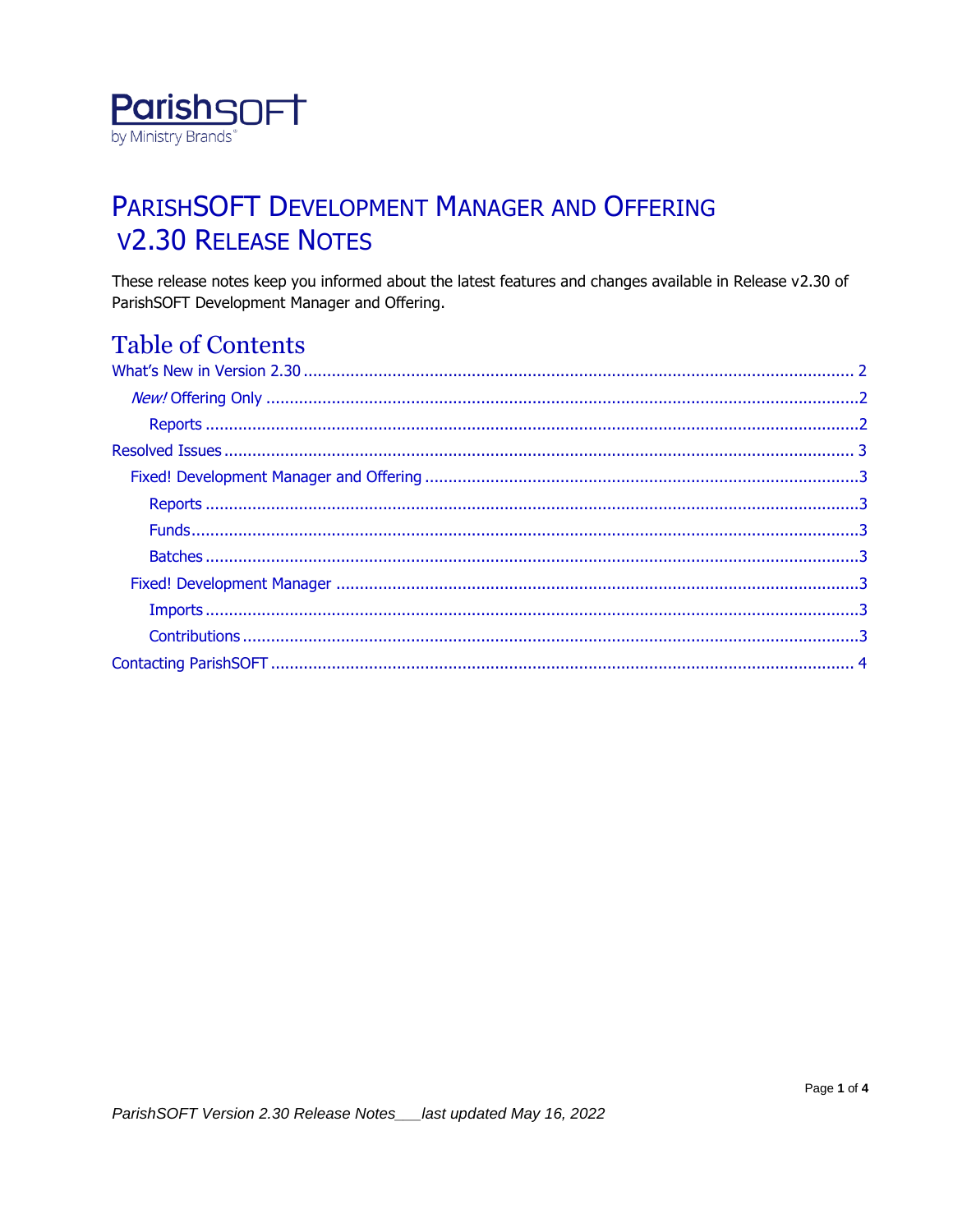<span id="page-1-0"></span>

# <span id="page-1-1"></span>*New!* Offering Only

### <span id="page-1-2"></span>Reports

#### Blank Option Added to Family Workgroup Filter for Contribution Detail Statements

As illustrated below, in the setup for the **Contribution Detail Statement** report, we added a blank option to the **Family Workgroup** dropdown list. The blank option, which appears at the top of the list, serves two purposes:

- Enables you to quickly clear the previously selected filter option. (Previously to clear an option, you had to select it, and then press the **Del** or **Back** key on your keyboard.)
	- Family Workgroup Select the blank option in the Family لهام Workgroup dropdown list to remove the previously selected value. Alternatively, select the blank option to 00/01 School Family run a report with no family workgroups factored into the report criteria. 11/9/15 Requested No Envelop... 2009 Pledge Received
- Enables you exclude family workgroups as criteria for the report.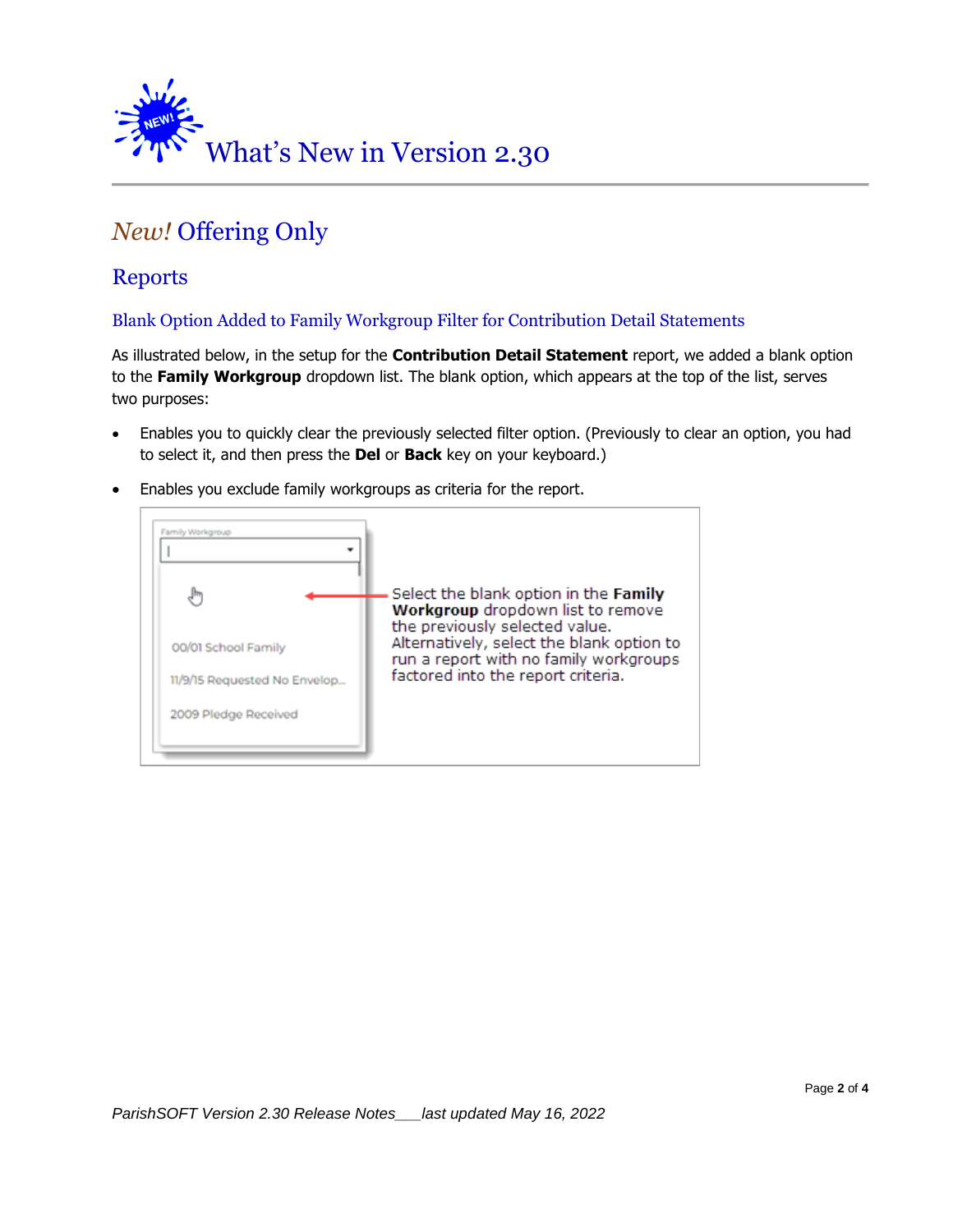# <span id="page-2-0"></span>Resolved Issues

# <span id="page-2-1"></span>Fixed! Development Manager and Offering

### <span id="page-2-2"></span>Reports

#### Fixed: Incorrect Year Displayed on Canadian Tax Receipts

We fixed a time zone issue that caused the "**For donations received in** year" statement on Canadian tax receipts to show the wrong giving year.

#### Fixed: Incorrect Content and Information in Pledges Past Due Report

Previously, some pledges were included in the **Pledges Past Due** report that should have been omitted. Additionally, **Short Fall** amounts for some pledges in the report were inaccurate. We fixed these issues.

### <span id="page-2-3"></span>Funds

#### Fixed: 'Add Pledge End Date' Process Sometimes Missing Search Button

Previously, the **Search** button was missing from the process used to add end dates to pledges, which prevented users from being able to search for pledges to add an end date to. We fixed this issue.

### <span id="page-2-4"></span>Batches

#### Fixed: Tab Key Clears Out Previously Selected Value in Contribution Type Field

We fixed the issue that caused the system to clear out the previously selected value in the **Contribution Type** field after the user tabbed to the next field.

# <span id="page-2-5"></span>Fixed! Development Manager

### <span id="page-2-6"></span>Imports

#### Fixed: Imported Contributions Sometimes Linked to the Wrong Family's Pledge

Previously when a contribution in an import file contained mismatched **Family ID** and **Pledge ID** values, the system sometimes linked it to the wrong family's pledge. We fixed this issue. Validation checks are now in place to prevent this error from happening.

### <span id="page-2-7"></span>**Contributions**

#### Fixed: Contributions Sometimes Posted to Previously Selected Family's Pledge

Previously during the posting process, when the user selected a family and then changed their selection, the system sometimes did not detect the change. As a result, a contribution was sometimes posted to the previously selected family's pledge. We fixed this issue.